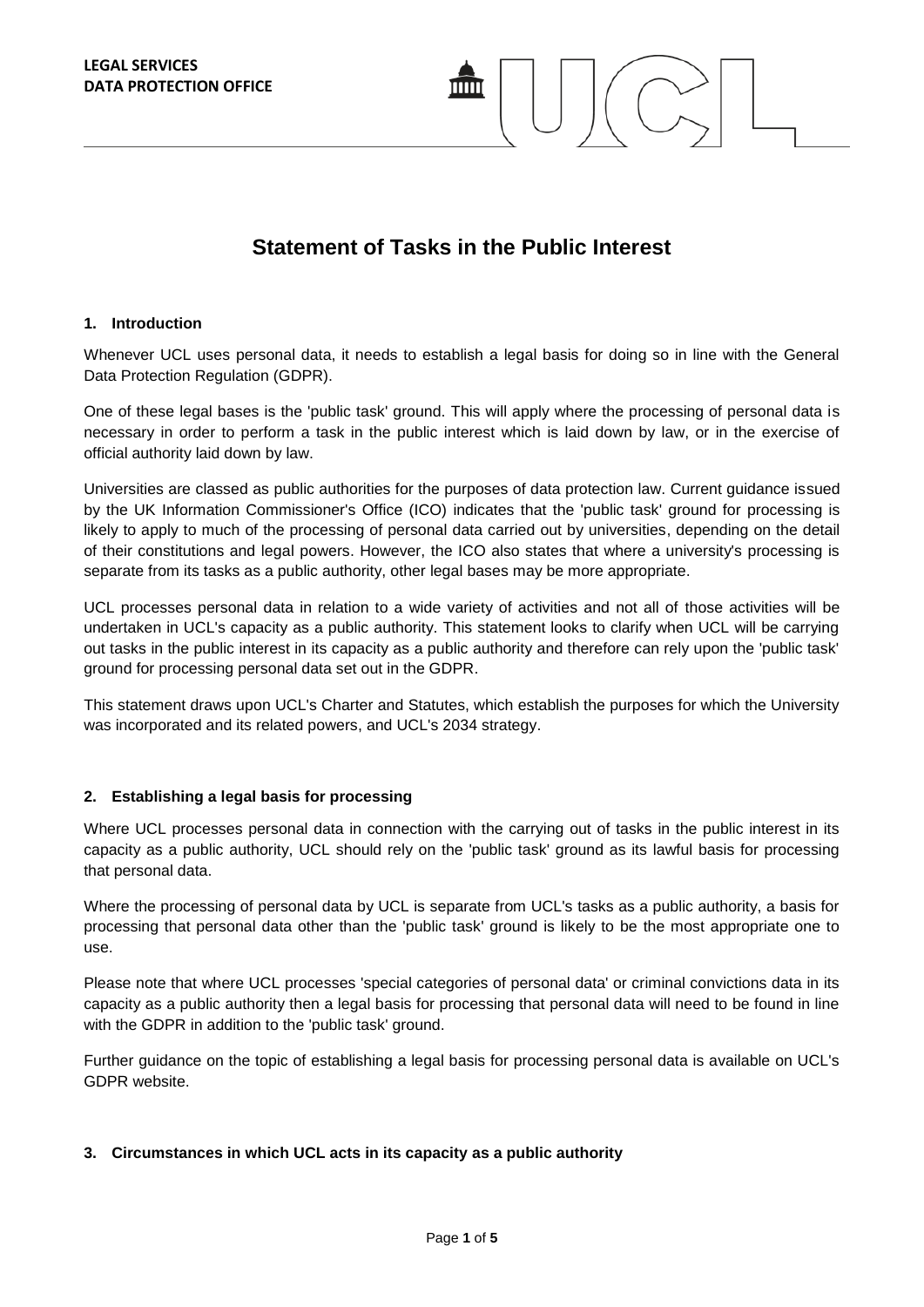## **A. UCL's core purposes**

UCL will be carrying out tasks in its capacity as a public authority when it carries out the following tasks.

血<br>一

 $\bigcup \left(\bigcirc$ 

| <b>Category</b>                        | <b>Description</b>                                                                                                                                                                                                                                                                                                                                                                                                                                                                                                                                                                                             |  |
|----------------------------------------|----------------------------------------------------------------------------------------------------------------------------------------------------------------------------------------------------------------------------------------------------------------------------------------------------------------------------------------------------------------------------------------------------------------------------------------------------------------------------------------------------------------------------------------------------------------------------------------------------------------|--|
| <b>Education Core Purpose</b>          |                                                                                                                                                                                                                                                                                                                                                                                                                                                                                                                                                                                                                |  |
| Education                              | Providing courses of education at undergraduate and postgraduate level,<br>engaging with and providing educational opportunities and resources to the<br>wider public, demonstrating academic leadership and making UCL a global<br>educational establishment.                                                                                                                                                                                                                                                                                                                                                 |  |
|                                        | This includes:                                                                                                                                                                                                                                                                                                                                                                                                                                                                                                                                                                                                 |  |
|                                        | providing educational courses in a variety of forms, such as online,<br>face-to-face and distance learning<br>teaching on undergraduate and postgraduate courses<br>arranging and facilitating student placements and exchanges<br>running summer schools<br>$\bullet$<br>providing continuing professional development<br>providing executive education<br>$\bullet$<br>providing a range of personal learning courses<br>٠<br>carrying out cross-disciplinary educational activities<br>carrying out ancillary activities to facilitate the provision of educational<br>courses, such as teacher development |  |
| Qualifications                         | Awarding recognised forms of undergraduate and postgraduate<br>level<br>educational qualifications such as degrees, diplomas and certificates.<br>This includes where UCL cooperates with other institutions to award joint<br>degrees and other qualifications.                                                                                                                                                                                                                                                                                                                                               |  |
| Awards and prizes                      | Founding and awarding scholarships, bursaries, studentships, medals and<br>prizes.                                                                                                                                                                                                                                                                                                                                                                                                                                                                                                                             |  |
| Publication of educational<br>material | Providing, publishing and distributing educational material in a variety of<br>forms, including to members of the public.                                                                                                                                                                                                                                                                                                                                                                                                                                                                                      |  |
| <b>Research Core Purpose</b>           |                                                                                                                                                                                                                                                                                                                                                                                                                                                                                                                                                                                                                |  |
| Research                               | Facilitating and carrying out research in any field and encouraging and<br>carrying out research that looks to address global challenges and provide<br>long-term benefits to humanity.<br>This includes:                                                                                                                                                                                                                                                                                                                                                                                                      |  |
|                                        | research carried out by students at both undergraduate and<br>٠<br>postgraduate level<br>research carried out by UCL staff<br>٠<br>research carried out jointly with third parties<br>$\bullet$<br>supervising research students<br>$\bullet$<br>encouraging and facilitating cross-disciplinary research<br>$\bullet$<br>carrying out ancillary activities to facilitate and support research, such<br>$\bullet$                                                                                                                                                                                              |  |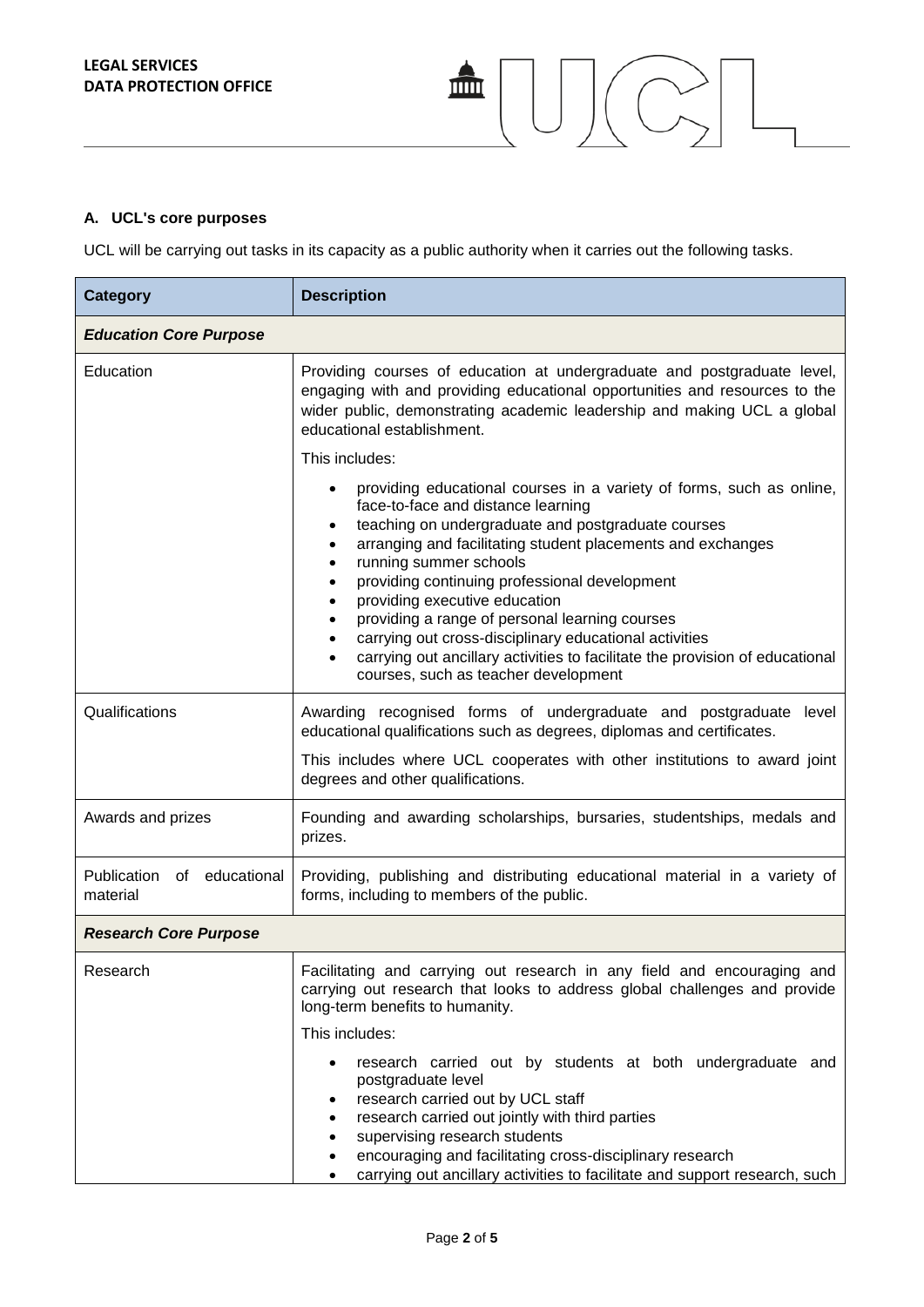**LEGAL SERVICES DATA PROTECTION OFFICE**

| <b>Category</b>                | <b>Description</b>                                                                                                                                                                                                                                                                                                                                                                                                                                                                                                                                                                |
|--------------------------------|-----------------------------------------------------------------------------------------------------------------------------------------------------------------------------------------------------------------------------------------------------------------------------------------------------------------------------------------------------------------------------------------------------------------------------------------------------------------------------------------------------------------------------------------------------------------------------------|
|                                | as purchasing research-specific technology<br>publishing research papers, articles, books etc.                                                                                                                                                                                                                                                                                                                                                                                                                                                                                    |
|                                | It may include research which is entirely funded by private companies.                                                                                                                                                                                                                                                                                                                                                                                                                                                                                                            |
| <b>Innovation Core Purpose</b> |                                                                                                                                                                                                                                                                                                                                                                                                                                                                                                                                                                                   |
| Innovation                     | UCL sees innovation in the fields of education and research, including the<br>commercialisation of UCL's research, as part of its core purposes.<br>This includes:                                                                                                                                                                                                                                                                                                                                                                                                                |
|                                | knowledge exchange and enterprise activities<br>developing research and innovation excellence across UCL<br>finding creative solutions to global social issues<br>showing academic leadership in the field of innovation<br>$\bullet$<br>the creation of 'innovation clusters' around UCL<br>providing relevant skills and training to students and staff<br>providing advice and mentoring, encouraging start-ups and the<br>creation of spin-offs<br>supporting student entrepreneurship societies<br>the activities of UCLB<br>the activities of UCL Innovation and Enterprise |

血

 $C_{2}$   $L$ 

#### **B. Ancillary activities linked to furthering UCL's core purposes**

UCL will be carrying out tasks in its capacity as a public authority when it carries out the following tasks, which are seen as being carried out to further UCL's core purposes of education, research and innovation.

| Category           | <b>Description</b>                                                                                                                                                                                                                                       |  |
|--------------------|----------------------------------------------------------------------------------------------------------------------------------------------------------------------------------------------------------------------------------------------------------|--|
| <b>Facilities</b>  |                                                                                                                                                                                                                                                          |  |
| <b>Facilities</b>  | The provision and maintenance of facilities such as libraries, museums, labs,<br>classrooms, residential accommodation, club premises, sports fields, lands,<br>furniture, apparatus, equipment and books, in addition to IT services and<br>facilities. |  |
| Goods and services | The procurement of goods and services to facilitate or further UCL's core<br>purposes.                                                                                                                                                                   |  |
| Governance         |                                                                                                                                                                                                                                                          |  |
| Governance         | The governance of UCL, including the exercise of the powers and duties of<br>the Council, the Academic Board and other individuals involved in the<br>governance of UCL.                                                                                 |  |
| <b>Planning</b>    |                                                                                                                                                                                                                                                          |  |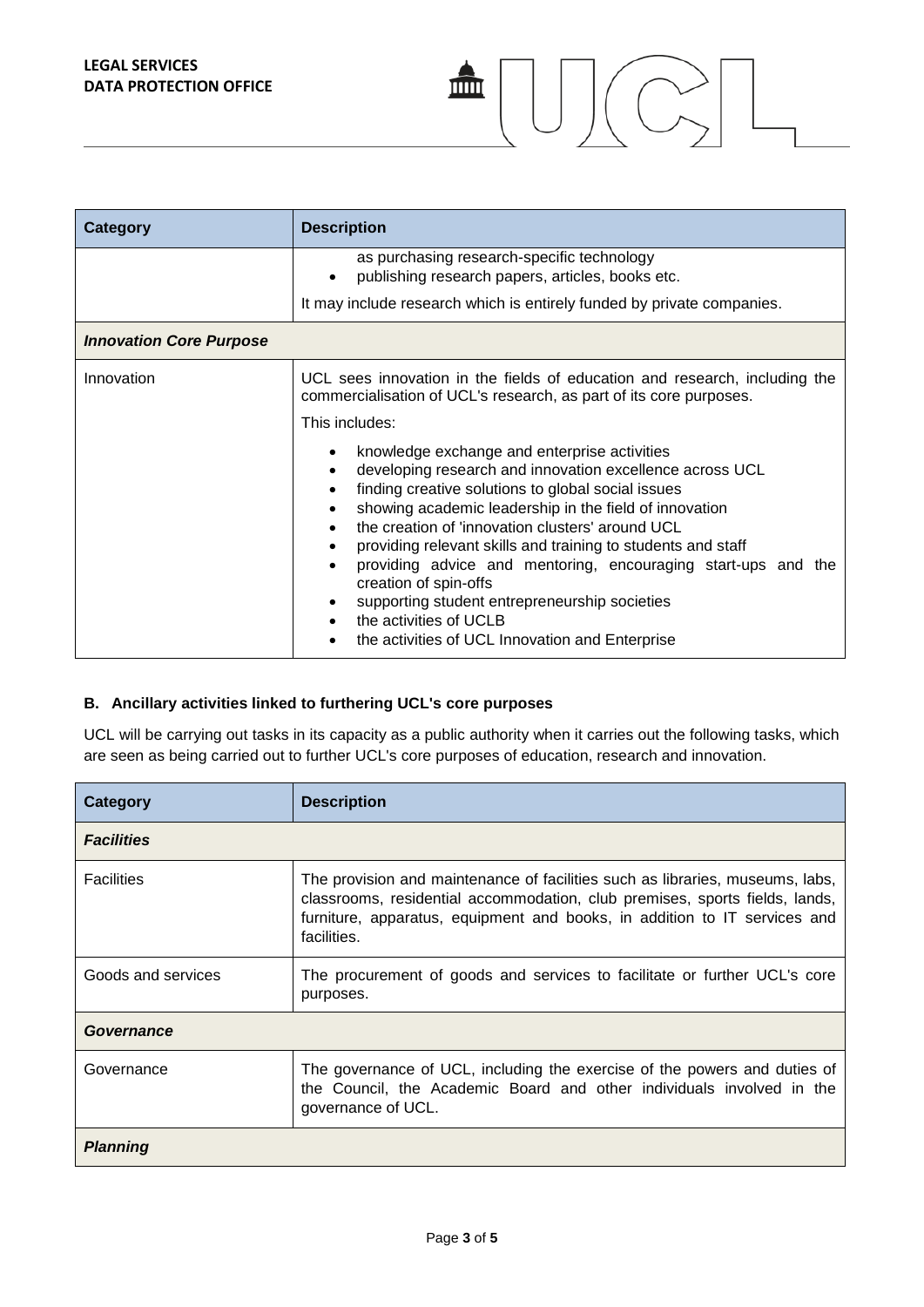| <b>Category</b>                                  | <b>Description</b>                                                                                                                                                                                                        |  |
|--------------------------------------------------|---------------------------------------------------------------------------------------------------------------------------------------------------------------------------------------------------------------------------|--|
| Planning                                         | This includes UCL's strategic and operational planning and coordination<br>activities, including those activities undertaken as part of the implementation<br>and delivery of UCL 2034.                                   |  |
| <b>Staff</b>                                     |                                                                                                                                                                                                                           |  |
| Management of UCL staff                          | This includes establishing or abolishing both academic and non-academic<br>posts, appointing candidates to roles, removing staff from roles and<br>determining the terms of employment contracts, staff pay and benefits. |  |
| Payment<br>of salaries,<br>pensions and benefits | The payment of staff members' salaries and pensions, including to<br>employees' widows or widowers and dependants, and the provision of<br>benefits to staff members.                                                     |  |
| <b>Financial</b>                                 |                                                                                                                                                                                                                           |  |
| Grants                                           | Soliciting, receiving and administering grants, donations, gifts and loans of all<br>types of property (including IP).                                                                                                    |  |
| <b>Trustees</b>                                  | Acting as trustees or managers of property, endowments etc. for the<br>purposes of education or research.                                                                                                                 |  |
| Investment                                       | Investing money in accordance with UCL's Charter and Statutes.                                                                                                                                                            |  |
| Fees                                             | Demanding and receiving fees, subscriptions and deposits.                                                                                                                                                                 |  |
| Guarantees                                       | Giving guarantees to financial and commercial institutions.                                                                                                                                                               |  |
| Raising funds                                    | Borrowing and raising money, including the charging of UCL's assets as<br>security.                                                                                                                                       |  |
|                                                  | Building UCL's endowment funds in order to support students from low<br>income backgrounds, including as part of UCL 2034.                                                                                                |  |
| <b>Property</b>                                  |                                                                                                                                                                                                                           |  |
| Property                                         | Acquiring, constructing, maintaining and managing real and other property.                                                                                                                                                |  |
|                                                  | This includes working on projects to create educational, research and cultural<br>hubs both in the UK and overseas.                                                                                                       |  |
| <i><b>Insurance</b></i>                          |                                                                                                                                                                                                                           |  |
| Insurance                                        | Making appropriate insurance arrangements.                                                                                                                                                                                |  |
|                                                  | This includes putting in place insurance for Council members in respect of<br>criminal prosecution brought against them in the course of carrying out their<br>roles.                                                     |  |

 $\begin{picture}(120,15) \put(0,0){\line(1,0){155}} \put(15,0){\line(1,0){155}} \put(15,0){\line(1,0){155}} \put(15,0){\line(1,0){155}} \put(15,0){\line(1,0){155}} \put(15,0){\line(1,0){155}} \put(15,0){\line(1,0){155}} \put(15,0){\line(1,0){155}} \put(15,0){\line(1,0){155}} \put(15,0){\line(1,0){155}} \put(15,0){\line(1,0){155}}$